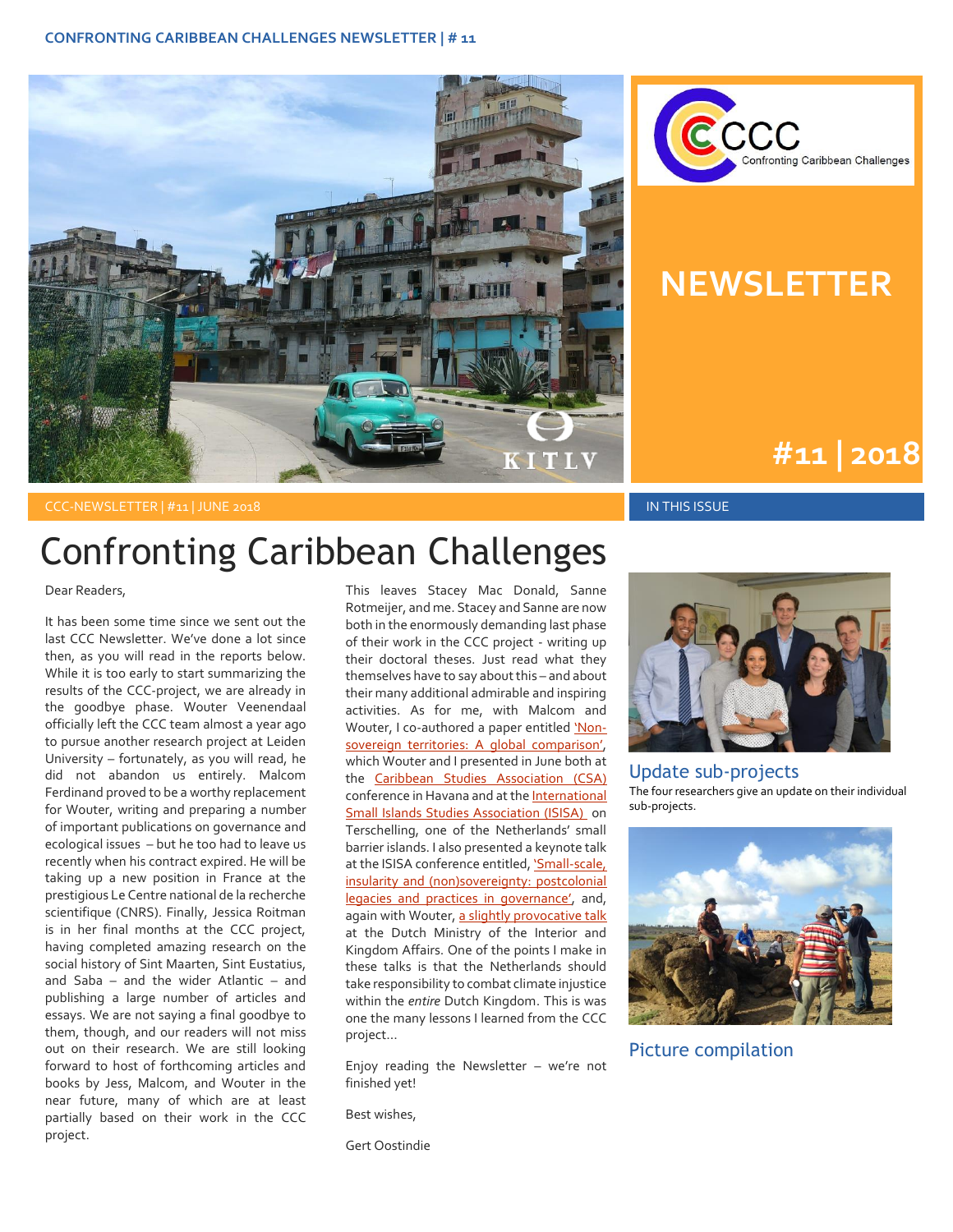

*Jessica researches the social history of the Dutch Leeward (confusingly known as 'Bovenwinden' in Dutch) islands of St. Maarten, St. Eustatius, and Saba in the 19th and 20th centuries. Her focus is on the intersection of migration, governance, and the formation of identities on these islands. The project will also tie into larger discussions about (intra) Caribbean migrations, hybridity, and the disjuncture between sovereignty and identities.*

## Update project: Jessica Vance Roitman

chapters in edited volumes and various journals that will be <sub>l</sub><br>newsletters will highlight these works as they become available. It's hard to believe that my part of the CCC project will be coming to an end in a few short months. My sub-project will officially end in September. That's not to say that there won't be a few more publications coming out. In fact, there will be a couple of chapters in edited volumes and various journals that will be published in the Fall of 2018 or in early 2019. Future CCC

Speaking of publications, I just had an essay published on Dutch colonization on the so-called 'Wild Coast' (contemporary Suriname, Guyana, and French Guyana) in the seventeenth century. It's entitled, "Second is best: Dutch colonization on the 'Wild Coast' in the seventeenth century" and is in Lou Roper, ed., *The Torrid Zone: Colonization and Cultural Interaction in the Seventeenth- Century Caribbean* (Columbia, SC: University of South Carolina Press, May 2018), 61-75. While it's not about Statia, Saba, or St. Maarten in the nineteenth and twentieth centuries, it does explore the origins of Dutch attitudes and approaches to Caribbean colonization – the legacies of which can be seen even today. Unfortunately, it's not available in Open Access, but I'm more than happy to send a copy of it to anyone who is interested. Just send me a message at [Roitman@kitlv.nl](mailto:Roitman@kitlv.nl) and I'll forward on a PDF.

In the meantime, I've been busy collaborating with the Mongui Maduro Library and Archive on Curaçao. This wonderful institution is publishing a new book in which they highlight the various important parts of their truly special collections, particularly their documentation relating to the centuries' old Jewish community on Curaçao and their rich and varied collection of Papiamentu language journals, newspapers, books, grammars, and even unpublished works by well-known authors. I was asked to put the book together, and we are hoping to have a final version out by the end of this year or early next year.

At the Caribbean Studies Association's meeting in Havana, this June, Wouter and I presented a paper called ' Worlds Apart' in which we discussed the tension between regional Caribbean identities and (post) colonial national affiliations.

## Update Project: Wouter Veenendaal

June has clearly been conference month! Along with Jessica, Sanne and Gert, I travelled to Havana to attend the Caribbean Studies Association conference during the first week of June. Jessica and I presented a paper on inter-island connections, rivalries, and (post)colonial political structures in the Dutch Caribbean – a paper which we soon hope to submit for publication in an academic journal. In addition, I presented a paper co-authored with Malcom and Gert, in which we examined all fifty-five non-sovereign territories in the world, aiming to discover why some territories appear to be satisfied with their non-sovereign status while others have antagonistic relations with the metropoles or are even yearning for independence from their former colonial power. Gert and I also presented the latter paper at the International Small Island States Association (ISISA) conference on Terschelling one week later. The paper is the outcome of the third year of the sub-project Malcom and I worked on, and, therefore, also brings this sub-project on small-scale, non-sovereignty, and governance to a close.

In addition to the conference, my article on politics and governance on the three public entities (or special municipalities) of Bonaire, St. Eustatius, and Saba was published in *Beleid & Maatschappij* (in Dutch). This article is based on field research and semi-structured interviews that I conducted on all three islands between June 2015 and June 2016. While most academic analyses of the Dutch Caribbean islands adopt a metropolitan perspective, and therefore highlight the relations between the Netherlands and the Dutch Caribbean islands, this article zooms in on local political dynamics on each of the three islands, which have been strongly influenced by their small scale, insular geographies, and (post-) colonial histories. Using these conditions as explanatory factors, the article discusses some of the common political dynamics in these three islands, but also foregrounds some of the important differences between them. The article is available online via [https://tijdschriften.boombestuurskunde.nl/tijdschrift/benm/2017/4/BenM\\_1389-0069\\_2017\\_044\\_004\\_002.pdf.](https://tijdschriften.boombestuurskunde.nl/tijdschrift/benm/2017/4/BenM_1389-0069_2017_044_004_002.pdf)



*Wouter's research focuses on the impact of the new municipal status of the smallest Dutch Caribbean islands on the opinions and behavior of local citizens, civil servants, and politicians. The project also draws comparisons with the larger Dutch Caribbean islands and other non-sovereign island jurisdictions in the Caribbean and elsewhere.*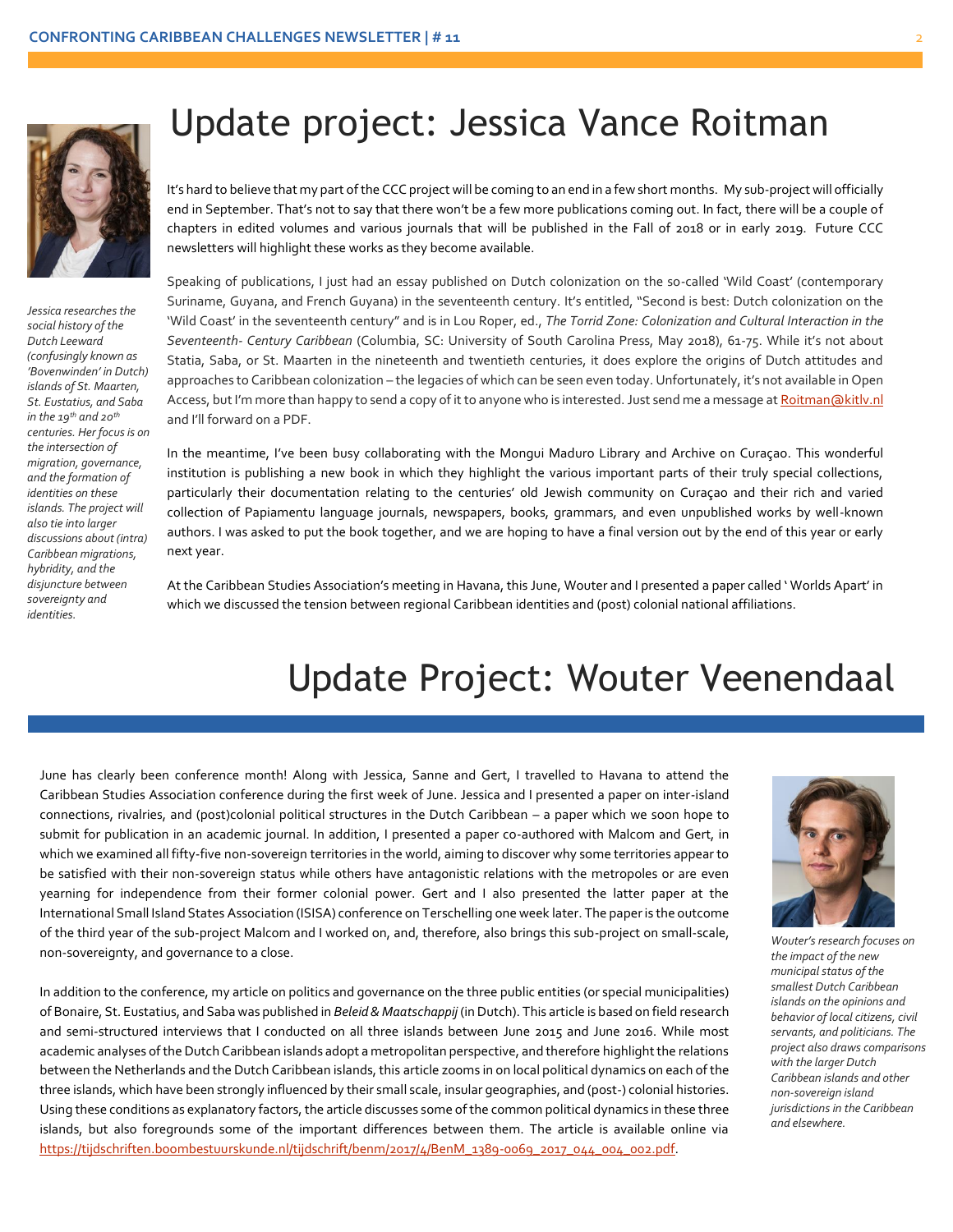#### Update project: Sanne Rotmeijer



*Sanne's research focuses on how traditional and new 'Dutch' Caribbean media reflect and shape discourses of (trans)national identities in the context of nonsovereignty, migration and small-scale politics.*

Currently, my main activity is writing and working toward completing my dissertation, which I plan to finish at the end of 2018. In addition, I have been, and will continue to be, busy with several other activities. In April, I published my first scientific article; '[Words that work? Practices of constructive journalism in a local Caribbean Context](http://journals.sagepub.com/doi/abs/10.1177/1464884918770555).' The article is the outgrowth of a presentation I gave during a conference about constructive journalism in Brussels in 2016. In addition to summarizing my overall anthropological research on news cultures on Curaçao and St. Maarten, this article is, first and foremost, a critique of the concept of constructive journalism. I argue that to understand what constructive journalism *means* and *does* the particular context – in this case St. Maarten – should be taken into account.

During Irma's aftermath I have (co-)contributed to the public debate in online and print Dutch media. Together with Jordi [Halfman](http://www.imaginingthenation.org/team.html) (University of Amsterdam), I published a short piece in *de Volkskrant*: '[Gelijkwaardig](https://www.volkskrant.nl/opinie/gelijkwaardig-koninkrijk-moet-het-doel-zijn-van-wederopbouw-sint-maarten~a4516481/) Koninkrijk moet het doel zijn van [wederopbouw](https://www.volkskrant.nl/opinie/gelijkwaardig-koninkrijk-moet-het-doel-zijn-van-wederopbouw-sint-maarten~a4516481/) Sint Maarten', in September 2017. One month later, I wrote the blog 'The [Privilege](http://www.kitlv.nl/blog-privilege-inform-informed-post-irma-st-maarten/) to inform and be informed in [post-Irma](http://www.kitlv.nl/blog-privilege-inform-informed-post-irma-st-maarten/) St. Maarten'. In February 2018, I was one of the signatories to a letter in *de Volkskrant*: 'Werk [samen](https://www.volkskrant.nl/opinie/werk-samen-en-maak-het-hele-koninkrijk-gelijkwaardig~a4567416/?utm_source=link&utm_medium=social&utm_campaign=shared%20content&utm_content=free) en maak het hele Koninkrijk [gelijkwaardig](https://www.volkskrant.nl/opinie/werk-samen-en-maak-het-hele-koninkrijk-gelijkwaardig~a4567416/?utm_source=link&utm_medium=social&utm_campaign=shared%20content&utm_content=free)'. And later that month I did an interview on journalism and the elections in St. Maarten for *BNR Nieuwsradio* (listen *here* from 23:30 minutes).

Last October, I presented a paper on language and belonging in Curaçaoan news media at the *Language in Media Conference* in Cape Town. This June, I presented a paper on news cultures in Curaçao and St. Maarten at the ISISA conference (Terschelling).

In October 2018, I will (co-)organize the workshop; 'Academic research in a decolonizing world: towards new ways of thinking and acting critically?' at the KITLV and Leiden University. Together with prominent international scholars we will explore what concepts of 'de/coloniality' and 'postcolonial' mean for current critical scholarship and education (more info soon).

# Update Project: Stacey Mac Donald

Like Sanne, my focus lies in writing up my dissertation, which is due in the Spring of 2019. Since our last newsletter which was published in October of last year, I have spent most of my time collaborating with the [World Wildlife Fund, the](https://www.wnf.nl/nieuws/bericht/vissers-bonaire-werken-samen-aan-verduurzaming.htm)  [Netherlands](https://www.wnf.nl/nieuws/bericht/vissers-bonaire-werken-samen-aan-verduurzaming.htm) (WWF-NL) on a project concerning the fisheries sector on Bonaire. I spent three months working closely with fishermen on Bonaire, helping them set up a fisheries cooperative calle[d PISKABON.](https://www.facebook.com/piskabon/?fref=mentions) This was a [big achievement](http://www.kitlv.nl/wp-content/uploads/2018/03/Piskado-na-Boneiru_Extra.jpg) for the fishermen on the island.

Currently, I am working on the final corrections for the research report for WWF-NL. In an article I wrote for the Dutch [Caribbean Nature Alliance newsletter](http://www.dcnanature.org/wp-content/uploads/2018/03/BioNews-2018-11-Mas_Piska_-Bonaire.pdf) you can read more about my work with the fishermen on Bonaire. In addition to presenting my findings on how to achieve sustainable fisheries in the Caribbean Netherlands to the Ministry of Agriculture, Nature and Food Quality and other stakeholders, I presented this research during the **ISISA** conference on Terschelling. The paper focuses on the way the low levels of trust that are so common throughout the world in conservation conflicts are intensified by the colonial history of Bonaire. It also discusses this distrust in the context of current tensions within the government since the constitutional changes of 2010, and takes into consideration factors such as high levels of immigration. I illustrated my argument by highlighting my collaboration with the WWF-NL and the fishermen on Bonaire in our joint quest for sustainable fisheries.

Besides writing, I also made several appearances in the media in the Netherlands – albeit on topics that are bit extraneous in terms of the main focus of my research. I talked about animal abuse and animal rights in the Caribbean with Xaviera Ringeling on NPO 1 - Koningkrijkskwesties (episode 4) and again in April during a live radio debate 'NTR-[Kwesties'.](https://www.facebook.com/kwesties/videos/1854079558218417/)

For the past three months, together with Gert and Wouter, I supervised an intern[, Lisanne Corpel,](http://www.kitlv.nl/interns/) who conducted an analysis of nature and environmental policy in the Dutch Caribbean based on online databases. Specifically, she examined how responsibilities regarding nature and environmental management in the Dutch Caribbean were distributed within Kingdom over the past decades. Lisanne is currently doing fieldwork on St. Maarten and Saba. She's conducting interviews with stakeholders who are concerned with the local environment. If you see her, say "Hi!"



*Stacey is interested in uncovering behavioral differences between/ within Bonaire, Saba and St. Eustatius when it comes to nature conservation. She will use identity principles to explain the dynamics of locals and immigrants who are active in conservation of nature on Bonaire, Saba and St. Eustatius.*